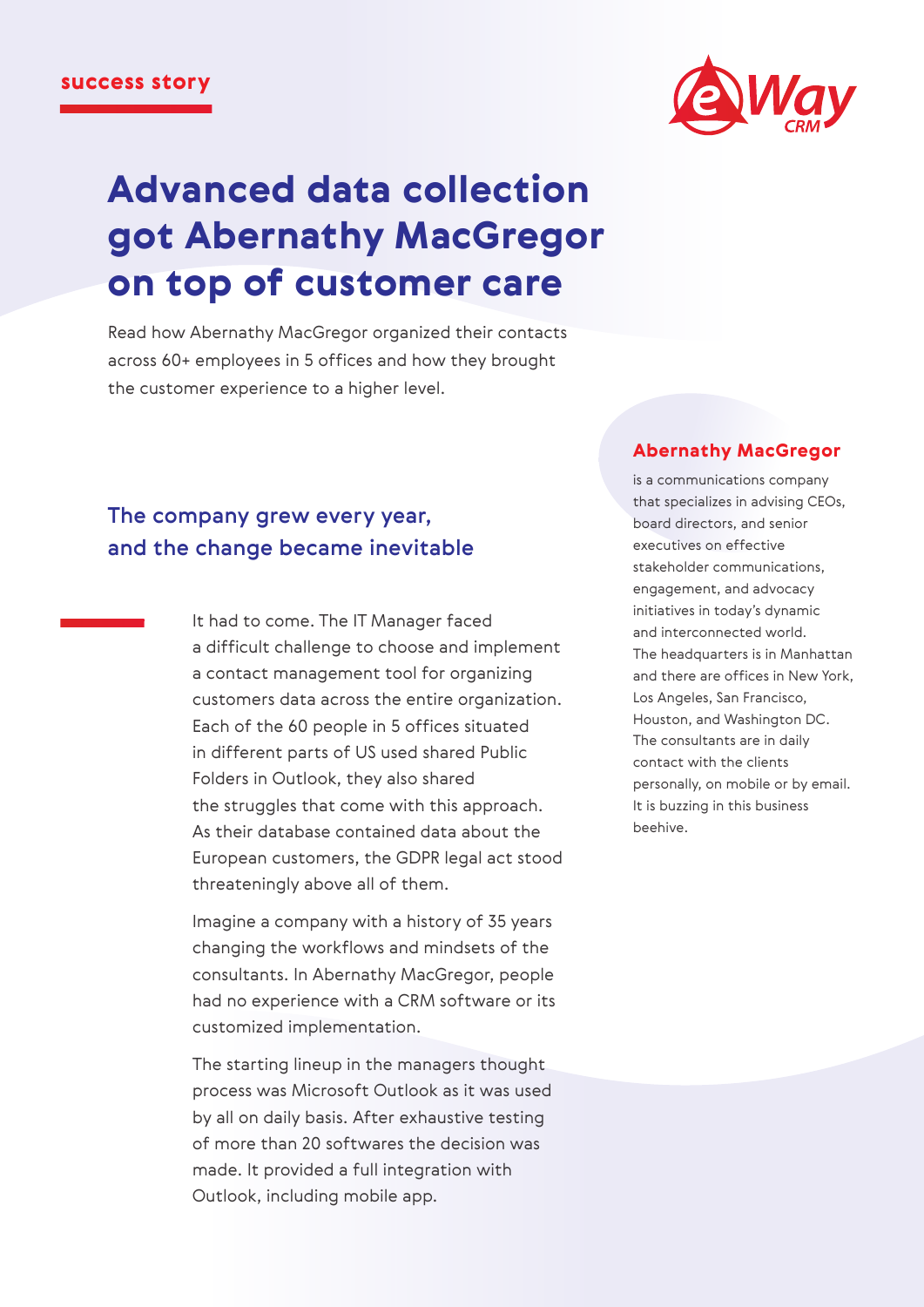# The primary goal looked simple, but the opposite was true

#### **A professional contact management software was needed**,

and it had the highest priority. Any functions for project management or time tracking didn´t provide an added value at that moment. It started with extensive research consuming several months. The goal was to find a software to track corporate contacts in a familiar way, ideally **integrating with Outlook.**



The challenge was to implement different processes and databases into one system. In the beginning, each person had their own contact database, if anything at all, and it was not shared with colleagues. When working with documents there were difficulties with competencies for modifications or working with folders. The contact profile had to be modified to meet the company´s needs, e. g. include informed consent, basic and additional information, contact details, etc.

The CRM software had to be **flexible** and should not require extensive consulting to get it modified to meet their needs.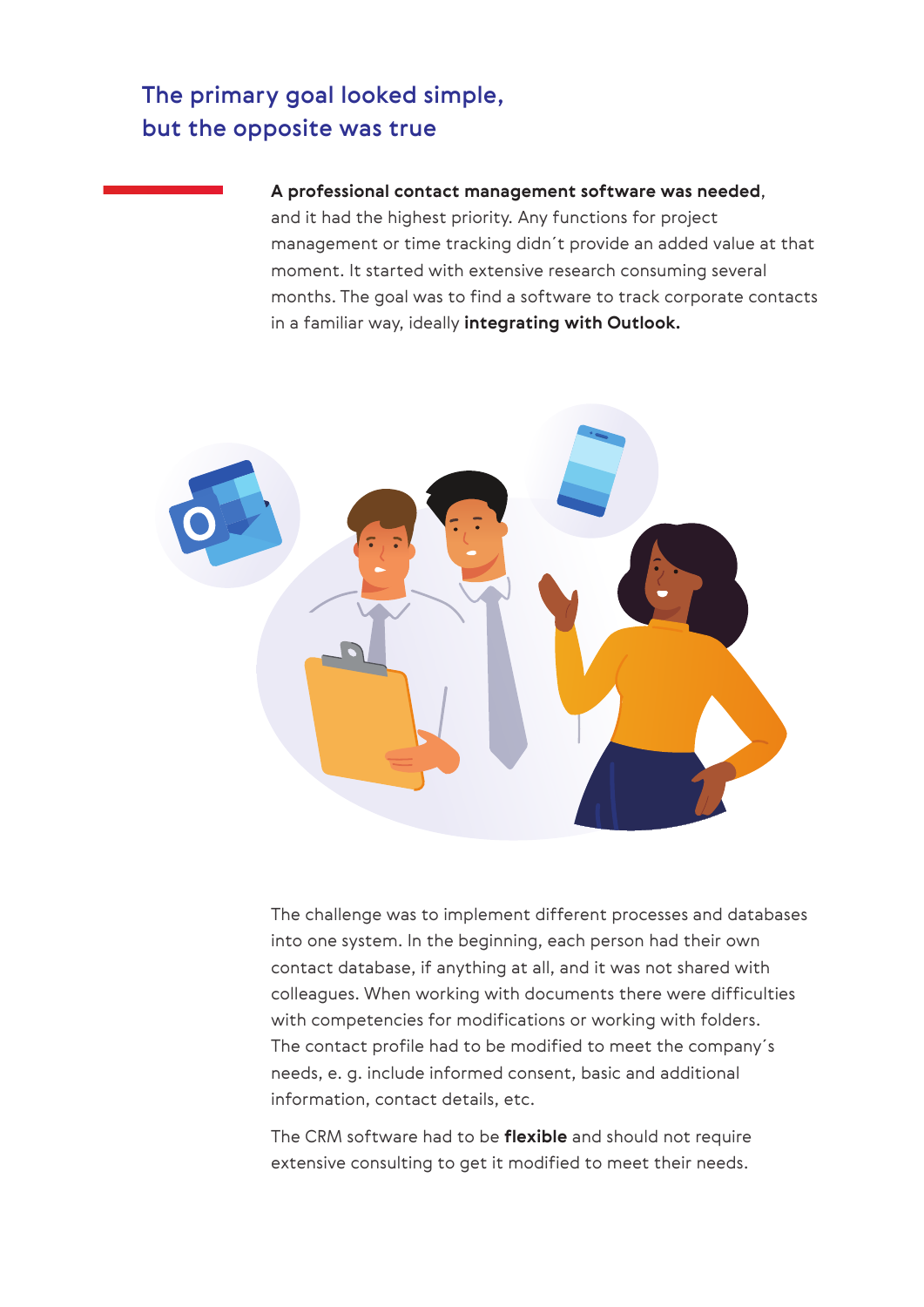### Implementation was trouble-free

Bill Dana, the Director of Information Systems in Abernathy MacGregor, was able to do a lot of the **customization** within his team. We only needed to provided simple support with a quick response time.

His colleagues were happy with the **intuitive user interface,** and we trained the IT staff who shared the knowledge with their colleagues.

The process took some time. However, it went smoothly. He asked all team members to provide recorded contacts and then started a detailed cleaning. The final version of the contact database was later implemented into eWay-CRM. The users had limited rights to edit the contacts, so they weren't able to delete it by accident or create duplicate contacts.



## Final solution leads to absolute control

The manager appreciated the permission controls within each module, which enables the control of user's rights based on modules and various fields within the CRM software.

The module which came first and was highly modified was the Contacts. A few custom fields and organized contacts were created and later cleaned up. It was essential to create a single company record and then associate it with the various contact persons. Now there is a central location for contacts which was not possible when the contacts were spread around in different software and formats.